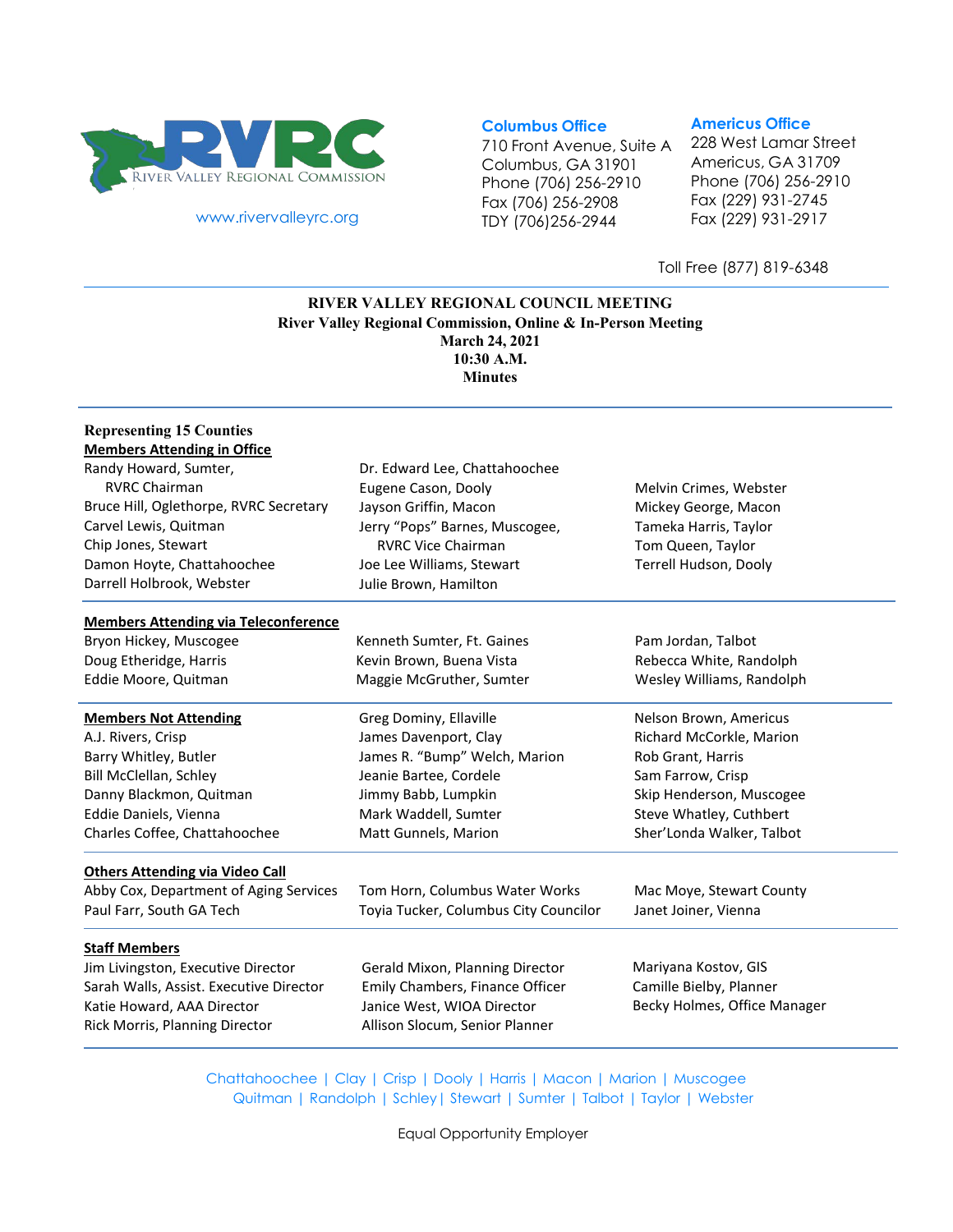## **WELCOME AND RECOGNITION OF VISITORS**

Randy Howard, Chairman, brought the River Valley Regional Commission meeting to order at 10:30 a.m. He thanked everyone for joining the meeting either in person or by teleconference. Those joining by tele-conference were able to ask questions by e-chat.

Jerry "Pops" Barnes, Vice Chairman, then gave the invocation and Bruce Hill, Secretary, led the council in the Pledge of Allegiance.

## **REVIEW AND APPROVAL OF MINUTES\***

Council reviewed minutes of the February 24, 2021 council meeting which were either mailed or emailed to council members the previous week for their review. The minutes were also included in the council packets that were available at the meeting.

There being no additions or changes, Randy Howard, Chairman, requested a motion to approve the February 24, 2021 council minutes, as presented.

Carvel Lewis, Quitman County, made the motion to approve the February 24, 2021 minutes as presented; Mickey George, Macon County, seconded the motion. The motion passed with no opposition.

## **REVIEW AND APPROVAL OF FY2021 Department of Community Affairs Work Program -**

Gerald Mixon, Planning Director, presented the FY2021 Department of Community Affairs Work Program. He explained this plan is updated every 5 years. The Work Program was emailed one week earlier and was included in the council packets that were available at the meeting. Gerald explained no action was needed by the council at this time.

# **RESOLUTION TO REQUEST DE-FEDERALIZATION OF EDA REVOLVING LOAN FUND\***

Sarah Walls, Assistant Executive Director reported EDA has stated that the RVRC is eligible to apply to request defederalization of the EDA Revolving Loan Fund. She explained that quarterly and finance reports would no longer be mandatory and that the federal constraints to the funding would no longer be applicable. The resolution was emailed one week earlier and was included in the council packets that were available at the meeting.

Randy Howard, Chairman, requested a motion to approve the resolution to request de-federalization of the EDA Revolving Loan Fund.

Mickey George, Macon County, made the motion to approve the resolution to request de-federalization of the EDA Revolving Loan Fund as presented, Carvel Lewis, Quitman County, seconded the motion. The motion passed with no opposition.

## **GEORGIA'S AGING SERVICES IN COVID TIMES – Abby Cox, Director, Department of Aging Services**

Jim Livingston, Executive Director, introduce Abby Cox, Director, Department of Aging Services. Ms. Cox said she was thankful for such a strong aging network and thanked Katie and staff for their hard work during the pandemic.

Chattahoochee | Clay | Crisp | Dooly | Harris | Macon | Marion | Muscogee Abby Cox is the Director of the Department of Human Services (DHS), Division of Aging Services (DAS). Ms. Cox gave a PowerPoint presentation explaining the department supports the larger goals of DHS by assisting older individuals, atrisk adults, persons with disabilities, their families and caregivers to achieve safe, healthy, independent and self-reliant lives. DAS administers a statewide system of services for older adults, their families and caregivers. The Division of Aging's vision is living longer, living safely and living well. She explained that some of the services that the Pandemic

Quitman | Randolph | Schley| Stewart | Sumter | Talbot | Taylor | Webster

Equal Opportunity Employer